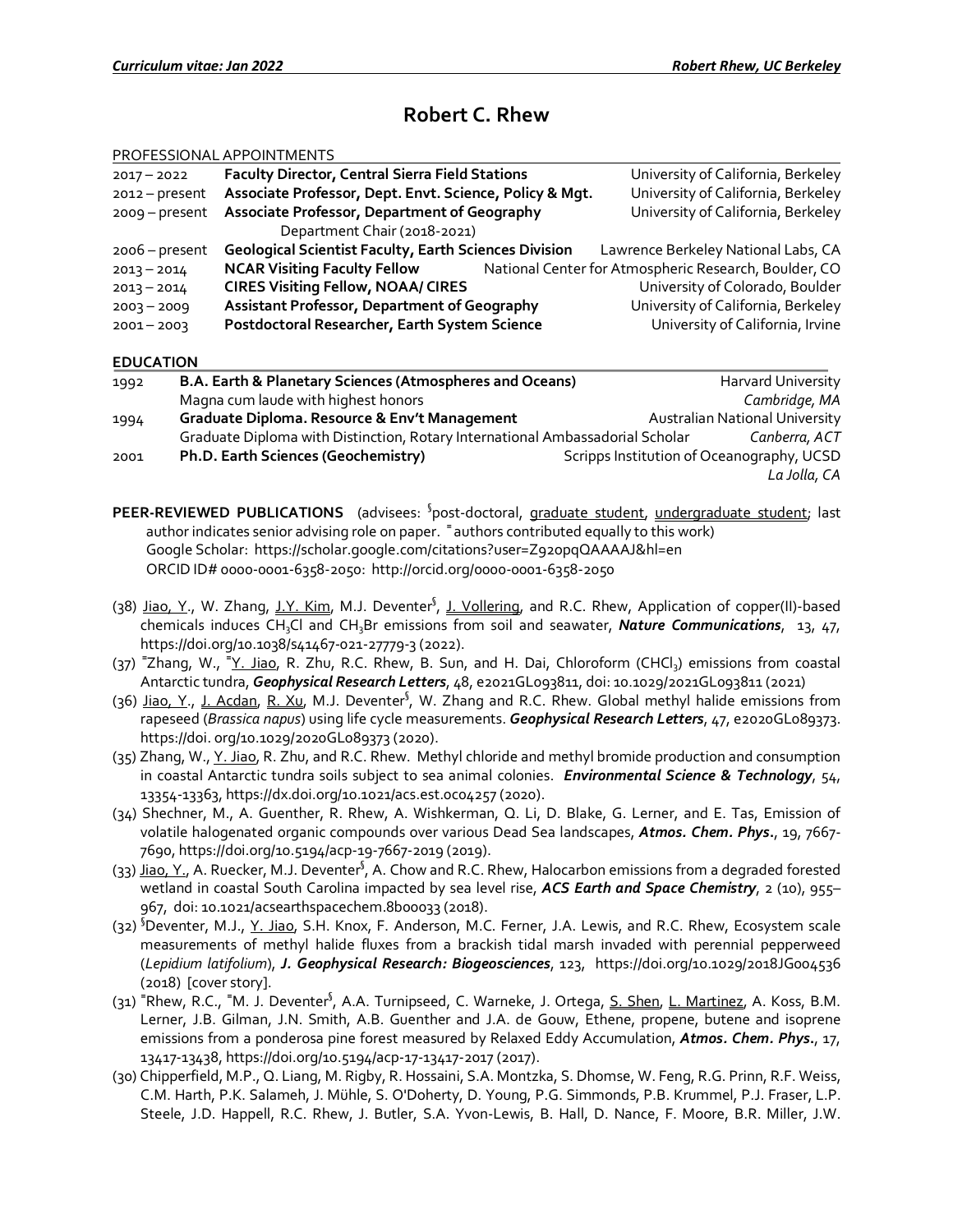Elkins, J.J. Harrison, C.D. Boone, E.L. Atlas, and E. Mahieu, Model sensitivity studies of the decrease in atmospheric carbon tetrachloride, *Atmos. Chem. Phys*., 16, 15741-15754, doi:10.5194/acp-16-15741-2016, (2016).

- (29) SPARC (46 authors inc. R.C. Rhew), **SPARC Report on the Mystery of Carbon Tetrachloride**. Q. Liang, P.A. Newman, S. Reimann (Eds.), SPARC Report No. 7, WCRP-13/2016. doi: http://dx.doi.org/10.3929/ethz-a-010690647. Available at: www.sparc-climate.org/publications/sparc-reports/sparc-report-no7 (2016)
- (28) Whelan M.E. and R.C. Rhew, Reduced sulfur trace gas exchange between a seasonally dry grassland and the atmosphere, *Biogeochemistry*, doi: 10.1007/s10533-016-0207-7 (2016).
- (27) Rhew, R.C. and J. Happell, The atmospheric partial lifetime of carbon tetrachloride with respect to the global soil sink, *Geophysical Research Letters*, 43, doi:10.1002/2016GL067839 (2016).
- (26) Wang, J-J., Y. Jiao, R.C. Rhew and A. T. Chow, Haloform formation in coastal wetlands along a salinity gradient at South Carolina, United States, *Environmental Chemistry*, doi: 10.1071/EN15145 (2016).
- (25) Whelan M.E. and R.C. Rhew, Carbonyl sulfide produced by abiotic thermal and photo-degradation of soil organic matter from wheat field substrate, *J. Geophysical Research: Biogeosciences*, 120, doi: 10.1002/2014JG002661 (2015).
- (24) Rhew, R.C., M.E. Whelan and D.-H. Min, Large methyl halide emissions from south Texas salt marshes, *Biogeosciences*, 11, 6427-6434, doi: 10.5194/bg-11-6427-2014 (2014).
- (23) Khan, M.A.H.<sup>§</sup>, R.C. Rhew, K. Zhou and M.E. Whelan, Halogen biogeochemistry of invasive perennial pepperweed (*Lepidium latifolium*) in a peatland pasture, *J. Geophysical Research: Biogeosciences*. 118, 1–9, doi:10.1002/jgrg.20020 (2013).
- (22) Whelan M.E., D.-H. Min and R.C. Rhew, Salt marsh vegetation: a carbonyl sulfide (COS) source to the atmosphere, *Atmospheric Environment*, 73, p. 131-137, doi: 10.1016/j.atmosenv.2013.02.048 (2013).
- (21) Khan, M.A.H.<sup>§</sup>, M.E. Whelan and R.C. Rhew, Analysis of low concentration reduced sulfur compounds (RSCs) in air: storage issues and measurement by gas chromatography with sulfur chemiluminescence detection. *Talanta***,** 88, p. 581-586, doi: 10.1016/j.talanta.2011.11.038 (2012).
- (20) Khan, M.A.H.<sup>§</sup>, <u>M.E. Whelan</u> and R.C. Rhew, Effects of temperature and soil moisture on methyl halide and chloroform fluxes from drained peatland pasture. *J. Environmental Monitoring*, 14, p. 241-249, doi:10.1039/c1em10639b (2012).
- (19) Rhew, R.C., Sources and sinks of methyl bromide and methyl chloride in the tallgrass prairie: applying a stable isotope tracer technique over highly variable gross fluxes, *J. Geophysical Research: Biogeosciences*, 116, G03026, doi:10.1029/2011JG001704 (2011).
- (18) Montzka, S.A., S. Reimann, A. Engel, A., K. Kruger, S. O'Doherty, W.T. Sturges, D. Blake, M. Dorf, P. Fraser, L. Froidevaux, K. Jucks, K. Kreher, M. Kurylo, W. Mellouki, J. Miller, O.-J. Nielsen, V. Orkin, R. Prinn, R. Rhew, M. Santee, A. Stohl and D. Verdonik, **Scientific Assessment of Ozone Depletion: 2010**, Chapter 1. "Ozone-Depleting Substances (ODSs) and Related Chemicals", WMO Report No. 52 (2011).
- (17) Khan, M.A.H. <sup>§</sup>, R.C. Rhew, <u>M.E. Whelan, K. Zhou</u> & S. Deverel, Methyl halide and chloroform emissions from a subsiding Sacramento-San Joaquin Delta island recently converted to rice fields, *Atmospheric Environment*, 45, p. 977-985, doi:10.1016/j.atmosenv.2010.10.053 (2011).
- (16) Rhew, R.C. and O. Mazéas<sup>§</sup>, Gross production exceeds gross consumption of methyl halides in northern California salt marshes, *Geophysical Research Letters*, 37, L18813, doi: 10.1029/2010GL044341 (2010).
- (15) von Fischer, J., R. C. Rhew, G. Ames, B. K. Fosdick, and P. E. von Fischer, Vegetation height and other controls of spatial variability in methane emissions from the Arctic coastal tundra at Barrow, Alaska, *J. Geophysical Research: Biogeosciences*, 115, G00I03, doi: 10.1029/2009JG001283 (2010).
- (14) Rhew, R.C., C. Chen, Y.A. Teh<sup>§</sup>, and D. Baldocchi, Gross fluxes of methyl chloride and methyl bromide in a California oak-savanna ecosystem. *Atmospheric Environment*, 44, p. 2054-2061, doi: 10.1016/ j.atmosenv.2009.12.014 (2010).
- (13) Mazéas, O.<sup>§</sup>, J.C. von Fischer and R.C. Rhew, Impact of terrestrial carbon input on methane emissions from an Alaskan Arctic lake, *Geophysical Research Letters*, 36, L18501, doi:10.1029/ 2009GL039861 (2009).
- (12) Teh, Y.A.<sup>§</sup>, O. Mazéas<sup>§</sup>, <u>A. Atwood</u>, <u>T. Abel</u> and R.C. Rhew, Hydrologic regulation of methyl chloride and methyl bromide fluxes in Alaskan Arctic tundra. *Global Change Biology*, 15, p 330-345, doi:10.1111/j.1365- 2486.2008.01749.x (2009).
- (11) Rhew, R.C., Y.A. Teh<sup>§</sup>, <u>T. Abel, A. Atwood</u> and O. Mazéas<sup>§</sup>, Chloroform emissions from the Alaskan Arctic tundra, *Geophysical Research Letters*, 35, L21811, doi:10.1029/2008GL035762 (2008).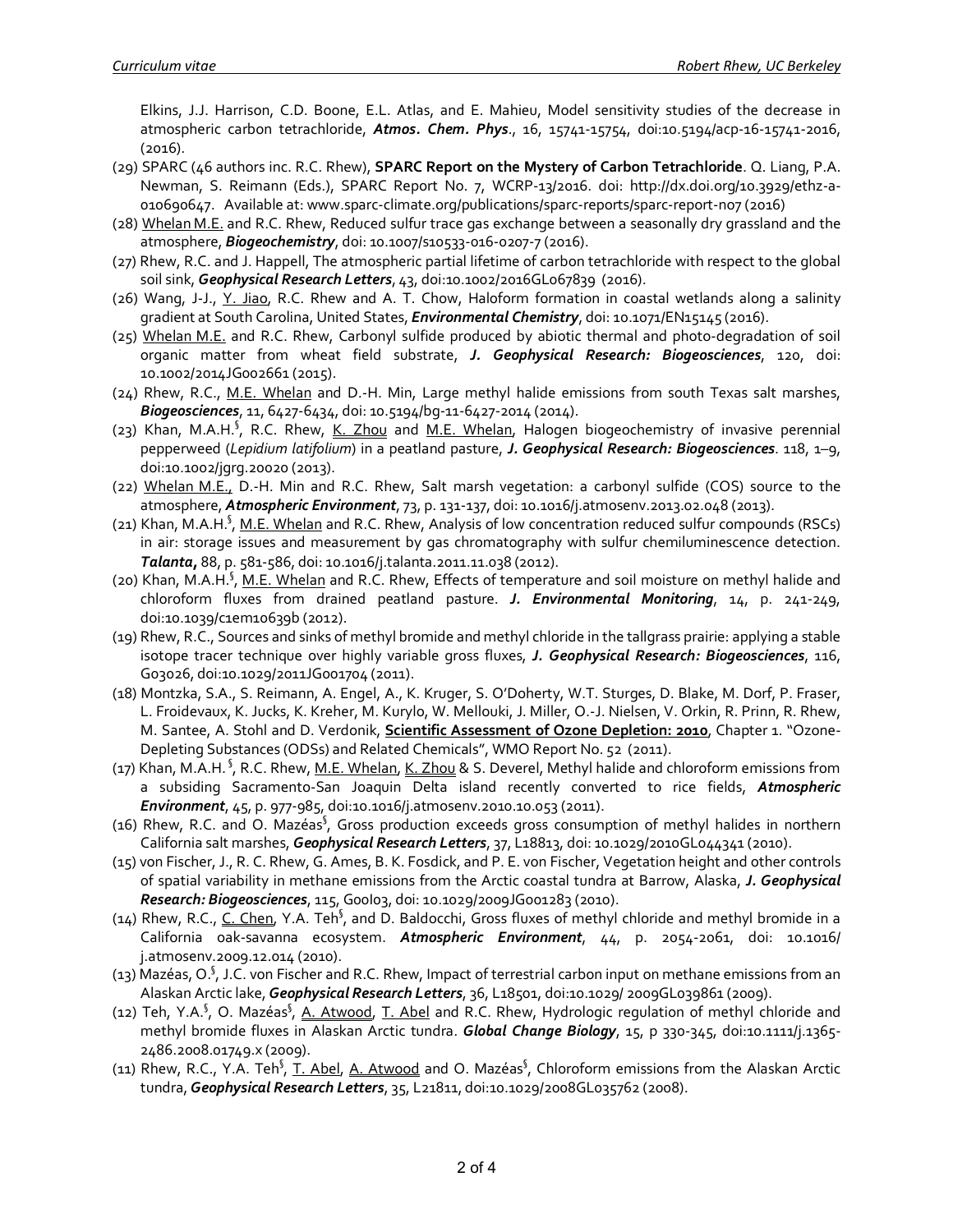- (10) Rhew, R.C., B.R. Miller, and R.F. Weiss, Chloroform, carbon tetrachloride and methyl chloroform fluxes in southern California ecosystems, *Atmospheric Environment*, 42, p. 7135-7140, doi: 10.1016/j.atmosenv.2008/05/038 (2008).
- (9) Teh, Y.A.<sup>§</sup>, R.C. Rhew, <u>A.R. Atwood</u>, and <u>T. Abel</u>, Water, temperature, and vegetation regulation of methyl chloride and methyl bromide fluxes from a shortgrass steppe ecosystem. *Global Change Biology*, 14, p. 77-91, doi: 10.1111/j.1365-2486.2007.01480.x (2008).
- (8) Rhew, R.C., Y. A. Teh<sup>§</sup>, and <u>T. Abel</u>, Methyl halide and methane fluxes in the northern Alaskan coastal tundra, *J. Geophysical Research: Biogeosciences*, 112, G02009, doi:10.1029/2006JG000314 (2007).
- (7) Rhew, R.C. and T. Abel. Measuring simultaneous production and consumption fluxes of methyl chloride and methyl bromide in annual temperate grasslands. *Environmental Science & Technology*, 41, p. 7837-7843, doi: 10.1021/es0711011 (2007).
- (6) **<sup>=</sup>** Rhew, R.C., **<sup>=</sup>** L. Østergaard, E.S. Saltzman, and M.F. Yanofsky, Genetic control of methyl halide production in Arabidopsis, *Current Biology*, 13, 1809-1813 (2003).
- (5) Rhew, R.C., M. Aydin, and E.S. Saltzman, Measuring terrestrial fluxes of methyl chloride and methyl bromide using a stable isotope tracer technique, *Geophysical Research Letters*, 30 (21), 2103, doi: 10.1029/2003GL018160 (2003).
- (4) Bill, M., R.C. Rhew, R.F. Weiss, and A.H. Goldstein, Carbon isotopic ratios of methyl bromide and methyl chloride emitted from a coastal salt marsh, *Geophysical Research Letters*, 29, 10.1029/2001GL012946 (2002).
- (3) Rhew, R.C., B.R. Miller, M. Bill, A.H. Goldstein, and R.F. Weiss, Environmental and biological controls on methyl halide emissions from southern California coastal salt marshes, *Biogeochemistry*, 60, p. 141-161 (2002).
- (2) Rhew, R.C., B.R. Miller, M.K. Vollmer, and R.F. Weiss, Shrubland fluxes of methyl bromide and methyl chloride, *Journal of Geophysical Research – Atmospheres*, 106, p. 20,875-20,882 (2001).
- (1) Rhew, R.C., B.R. Miller, and R.F. Weiss, Natural methyl bromide and methyl chloride emissions from coastal salt marshes, *Nature*, 403, p. 292-295 (2000).

## **OTHER PUBLICATIONS AND RESOURCES**

Rhew, R.C., The Saga of the Snow Lab's Data, *Moonshine Ink*, published Jan 13, 2021, [LINK]. Reprinted by *Northwoods Tahoe*, Winter 2021, [LINK] (2021)

Pierrehumbert, N., Reed, R., Rhew, R., & Lichtenwalner, C. S., CO<sub>2</sub> Exchange Between Air and Sea. *OOI Data Labs Collection* [WIDGET] (2020)

#### **COURSES AT UC BERKELEY (2003-2022)**

Fa=Fall semester, Sp = Spring semester, created course, \*co-taught course

## **Undergraduate courses** :

Global Environmental Theme House, Freshman Seminar (NR24:2020-2021, 2021-2022)

Natural History of the East Bay Regional Parks, Freshman seminar (GEOG 24: Fa2017)

Introduction to Earth System Science (GEOG 40: Fa2003, Fa2004, Fa2005, Fa2006, Fa2008, Sp2010, Fa2011, Fa2018, Fa2021)

Introduction to the Oceans\* (GEOG/EPS/IB c82: 2008, 2009, 2010)

Top Ten Global Environmental Problems (GEOG 137: Fa 2011, Fa2012, Sp 2015, Sp 2016, Sp2018)

Global Change Biogeochemistry (GEOG 143: Sp2005, Sp2006, Sp2009, Sp2013, Fa2014, Sp2017, Fa2019, Sp2022)

Communicating Ocean Science\* (GEOG c146/EPSc100/IBc100: 2010, 2012, 2016, 2018)

Communicating Climate Science\* (GEOG 147 (formerly 171): Fa 2014, Fa 2015, Fa 2017, Fa2020).

Intro to Environmental Sciences\* (ESPM15 (formerly ES10): Sp2012, Sp2013, Fa2015, Fa2016, Sp2019)

GC-Maker Lab 1: Skills and Theory (GEOG/ESPM c179a: Fa 2016)

GC-Maker Lab 2: Instrument Development (GEOG/ESPM c179b: Sp 2017)

### **Graduate courses:**

Topics in Biogeochemistry (GEOG 245: 2004, 2005, 2006, 2007, 2008)

Intro. to Lab & Field Methods in Earth System Science<sup>§</sup> (GEOG 248: 2004, 2006)

Advances in Environmental Change\* (GEOG 243: 2005).

Effective Scientific Communication\* (GEOG C302/ESPM C302: new 2007, 2009).